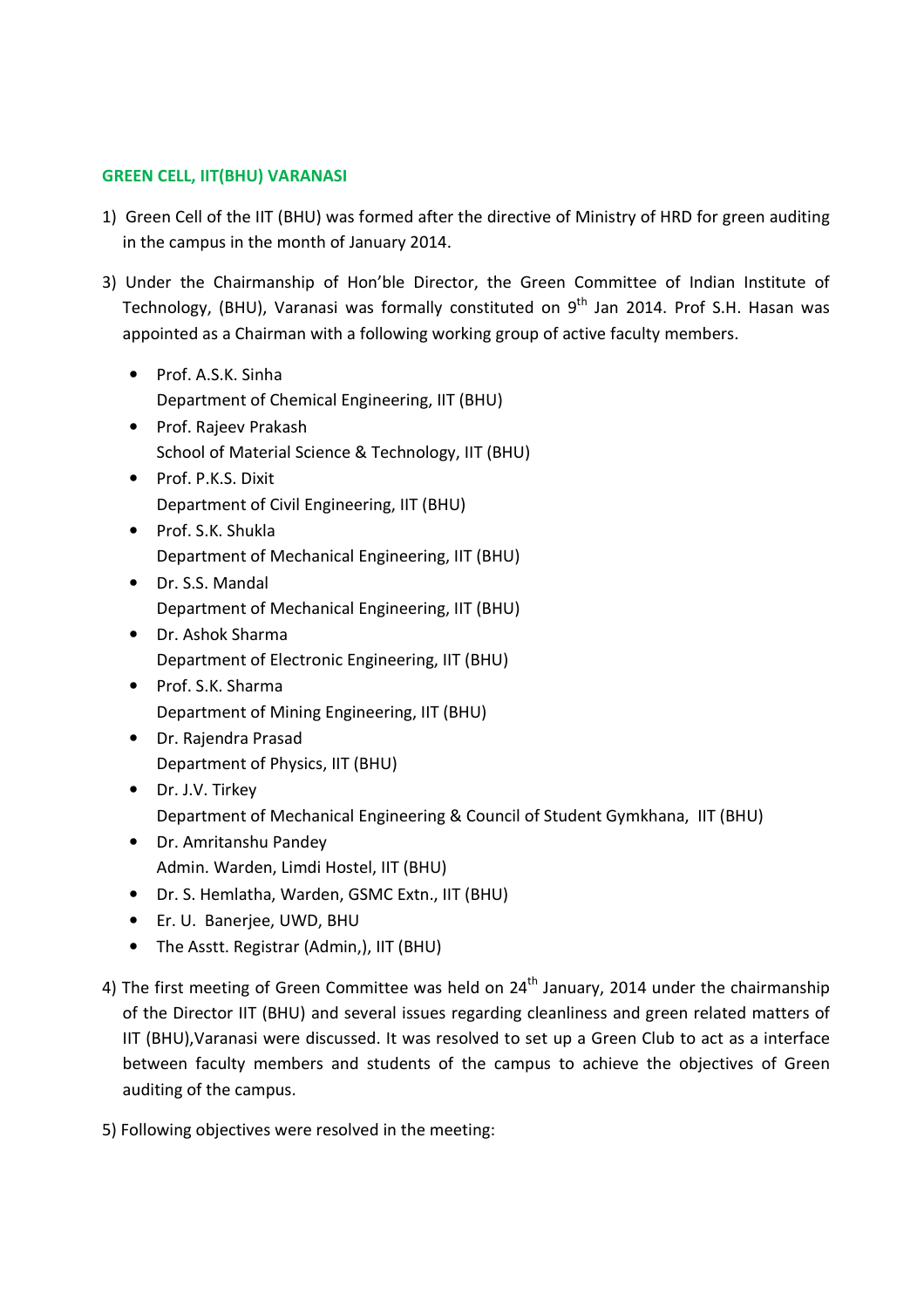- Developing a Green policy (vision document) and Frame work for the institute.
- Encourage the efficient use of resources to reach the goal of zero waste of electricity, food and water.

 ● Establishing an efficient waste management system and implementing mechanisms for converting waste to energy.

- ●To develop indigenous sustainable technologies for environmental issues.
- A sense of collective responsibility in every individual in campus to promote sustainability.
- Reach out to the nearby villages to spread awareness about environmental issues.
- Assessing the environmental and health impact of current practices.

 ● Auditing the electricity and water consumption in the institute and developing best practices to reduce carbon footprint in the campus.

6) A panel of student representatives from all the hostels was made for maintaining a clean and healthy environment in all the hostels of IIT (BHU),Varanasi.

| S. No.         | <b>Names</b>           | Room No. &            | S. No. |                  | Room No. & Hostel      |
|----------------|------------------------|-----------------------|--------|------------------|------------------------|
|                |                        | Hostel                |        | <b>Names</b>     |                        |
| $\mathbf{1}$   |                        |                       | 17     | Anuj Kumar       |                        |
|                | Amandeep Singh Dhanjal | <b>CV Raman</b>       |        | Maurya           | 72, Dhanrajgiri Hostel |
| $\overline{2}$ | Konidala Satyanarayana | Limbdi                | 18     | paridhi mishra   | 39(B) GSMC(new)        |
| 3              |                        | Vishwakarma           | 19     |                  |                        |
|                | Varun Agrawal          | Hostel                |        | Yashveer Singh   | 69, Rajputana          |
| $\sqrt{4}$     | Pankaj Sharma          | Rajputana Hostel      | 20     | Kartik Baldewa   | 110, C V Raman         |
| 5              | Rutuja                 | <b>GSMC Extension</b> | 21     | Shubhanshu soni  | 46, Dhanrajgiri        |
| 6              |                        | 147, Rajputana        | 22     |                  |                        |
|                | Rishabh Tekriwal       | hostel                |        | Dhawan Gupta     | 226, Morvi Hostel      |
| 7              | Rahul Bansal           | 143, Limbdi           | 23     | Tarkeshwar singh | 44, Dhanrajgiri        |
| $\bf 8$        | Chetan prahash verma   | 45, Rajputana         | 24     | Nishanth         | 11 Limbdi              |
| 9              |                        | 103 Dhanrajgiri       | 25     |                  |                        |
|                | Vaibhav Bansal         | Hostel                |        | Aman kumar       | 182, dhanrajgiri       |
| 10             |                        | 8, Dhanrajgiri        | 26     |                  |                        |
|                | Alok Kumar Singh       | Hostel                |        | Archana Sharma   | 40B, New GSMC          |
| 11             |                        | 46 Rajputana          | 27     |                  |                        |
|                | Ravi Agrawal           | Hostel                |        | Rajeev Verma     | 39, Dhanrajgiri Hostel |
| 12             |                        |                       | 28     | Himanshu         |                        |
|                | shreya gupta           | 69B Extn. GSMC        |        | Gangwar          | 95, rajputana          |
| 13             | Saurabh Bothra         | 24 Vishwakarma        | 29     | <b>Dhruvile</b>  | 100, SN Bose           |
| 14             | Kalyan Sashank         |                       | 30     |                  |                        |
|                | Mupparaju              | 26, S.C. De Hostel    |        | Chetan prakash   | 45, Rajputana hostel   |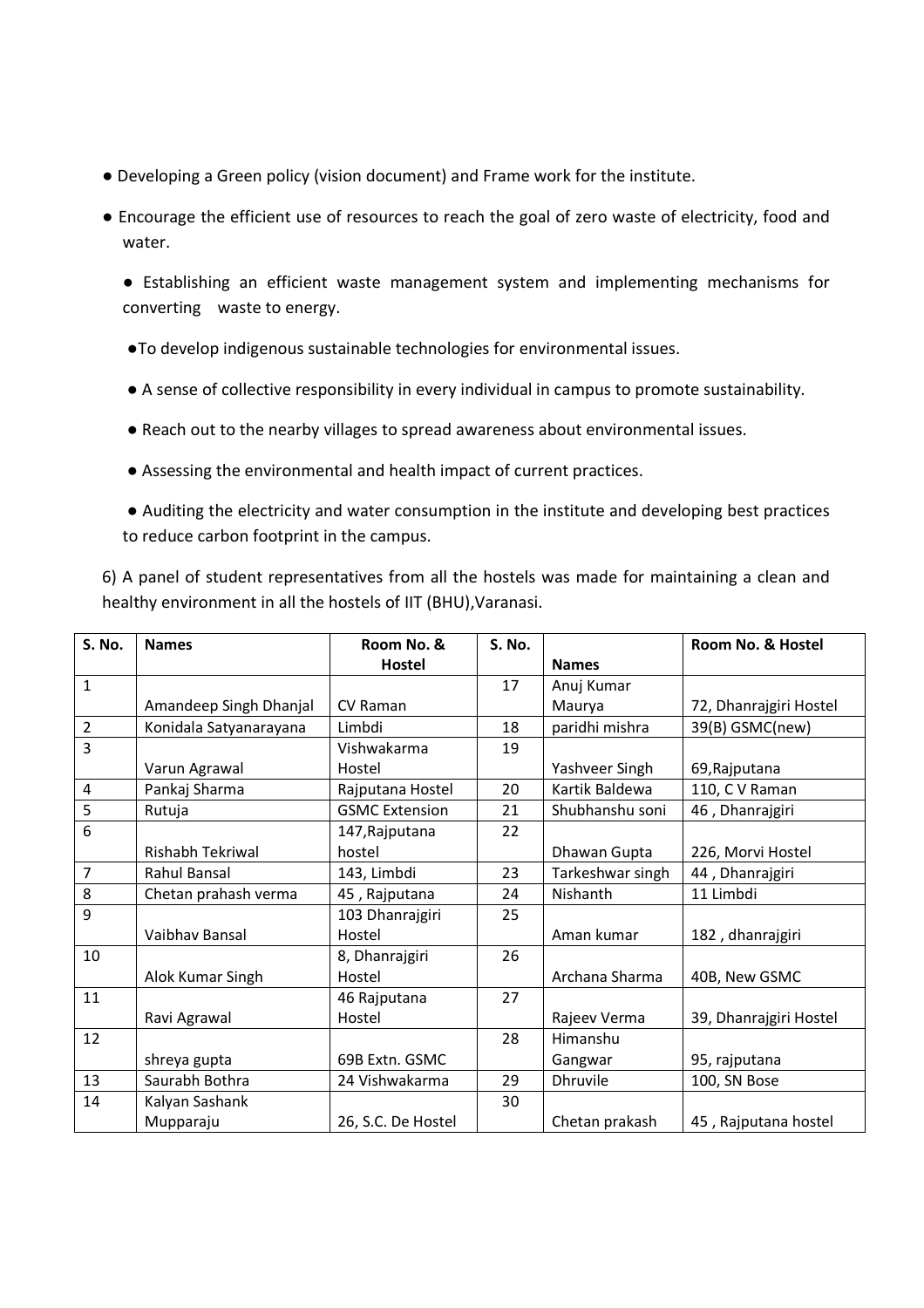| - 1 E<br>ند | Kushagra Shrivastava   | 132, Morvi Hostel | Hritik Jain | S.N.Bose |
|-------------|------------------------|-------------------|-------------|----------|
| 16          | Amandeep Singh Dhanjal | CV Raman          |             |          |

7) In addition to panel of student representatives from all the hostels, following student volunteers for Green Club were selected to act as a interface between faculty members and students of the campus to achieve the objectives of Green auditing of the campus for the session 2014-2015.

| <b>S. No.</b> | <b>Names</b>     | <b>S. No.</b> | <b>Names</b>      |
|---------------|------------------|---------------|-------------------|
| 1             | Chinmay Kothari  | 13            | Sampath Raj       |
| 2             | K.Vishal Kumar   | 14            | Rakesh Jatolia    |
| 3             | Abhishek Agrawal | 15            | Vasu maddineni    |
| 4             | Manikanta Ambepu | 16            | Jakkam ruguved    |
| 5             | Anshul jain      | 17            | Gautam            |
| 6             | Malkhan Thakur   | 18            | Nilesh Patidar    |
| 7             | Latika Khurana   | 19            | Sangeet Choubey   |
| 8             | Aditya Sharma    | 20            | Devendra Gupta    |
| 9             | Palak s Joshi    | 21            | Nikhil Bharadwaj  |
| 10            | Manasa Perikala  | 22            | A.Bharath kaushal |
| 11            | Jeeshan Ahmed    | 23            | Deepak Yadav      |
| 12            | Ashish Raj       |               |                   |

8) Action implemented under the Green Cell for session 2014-15:

 ● Water and Electricity metering: Installation of meters to four hostels, viz. Visweswarayya, S. N. Bose, Old and New GSMC hostels for monitoring electricity and water consumption was done.

 ● Complaint Cell: Launched a complaint cell for reducing water wastage whereby students can directly send a text message to the plumbers in case of water leakage in any hostel.

- Awareness Programmes to sensitize the issue:
- Documented a video showing the current scenario of waste management in the campus and the students view about the same.
- Shared a message to "switch off the lights when not in use" on every door as well as 'Turn off the Tap' at each Tap of each hostel of the institute.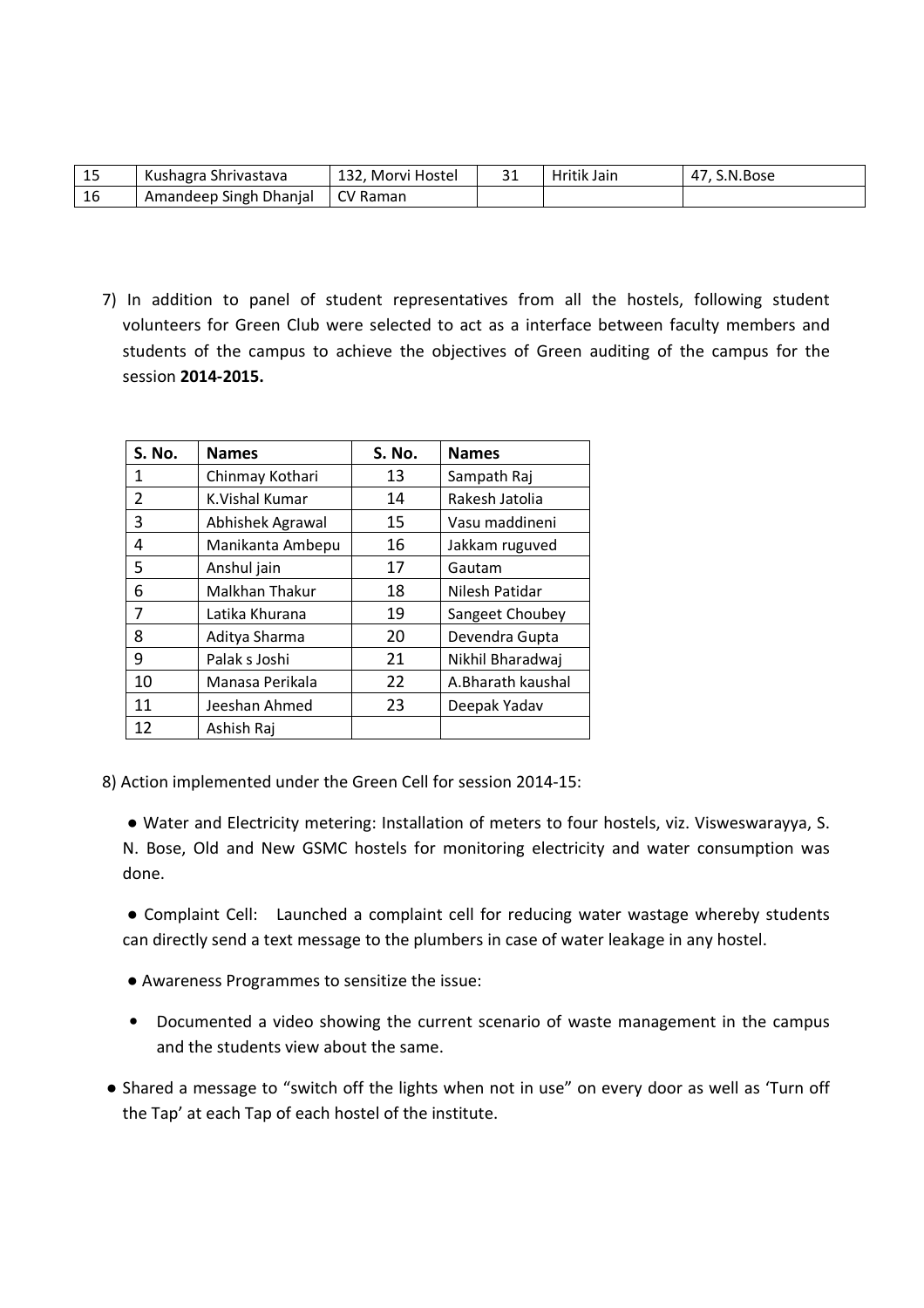

● Flexes in hostel mess to spread awareness about food wastage.

 ● Monitoring food wastage in four hostels by weighing the amount of food wasted by students.

9) A joint meeting of BHU and IIT (BHU) 8 October 2014 under the Chairmanship of Hon'ble Vice Chancellor (Prof. Rajeev Sanghal) was held and following important decisions were taken:

 Zero Plastic Zone: creating plastic free campus by banning plastic wares in mess, functions, parties, conferences, shops etc.

 Management of Biological waste: Composting pits will be prepared nearby hostel premises for managing biological wastes generated by the hostels.

Potable water quality monitoring: Periodically drinking water will be monitored for the quality check.

Awareness drive: Educating Maharajs, mess workers and shopkeepers about cleanliness and green drive.

Channelizing civic bodies of the campus: SSS, EWS and UWD were synchronized together to achieve the desired results by their collective efforts.

10) Cleanliness Drive under Swachcha Bharat Abhiyan: Started a Swachcha Bharat Abhiyaan campaign, an initiative started by our Hon'ble Prime Minister Shri Narendra Modi, on  $2^{nd}$ October, 2014 and cleaned the roads from Rajputana hostel to Vishwanath Temple under the leadership of Hon'ble Director of IIT(BHU) on 17<sup>th</sup> October, 2014. On the same day, a Paper Bag Campaign was organized to make the campus plastic free for which Mr. Abdul Muqeem, popularly known as Paper Bag boy was made its Brand Ambassador to motivate students ban Plastic bags and use Paper bags instead.

## 11) New student volunteers for Green Club was made for session 2015-2016 with the following office bearers

• Mr. Pushpendra Trivedi, Ill<sup>rd</sup> year Civil Engg – Secretary